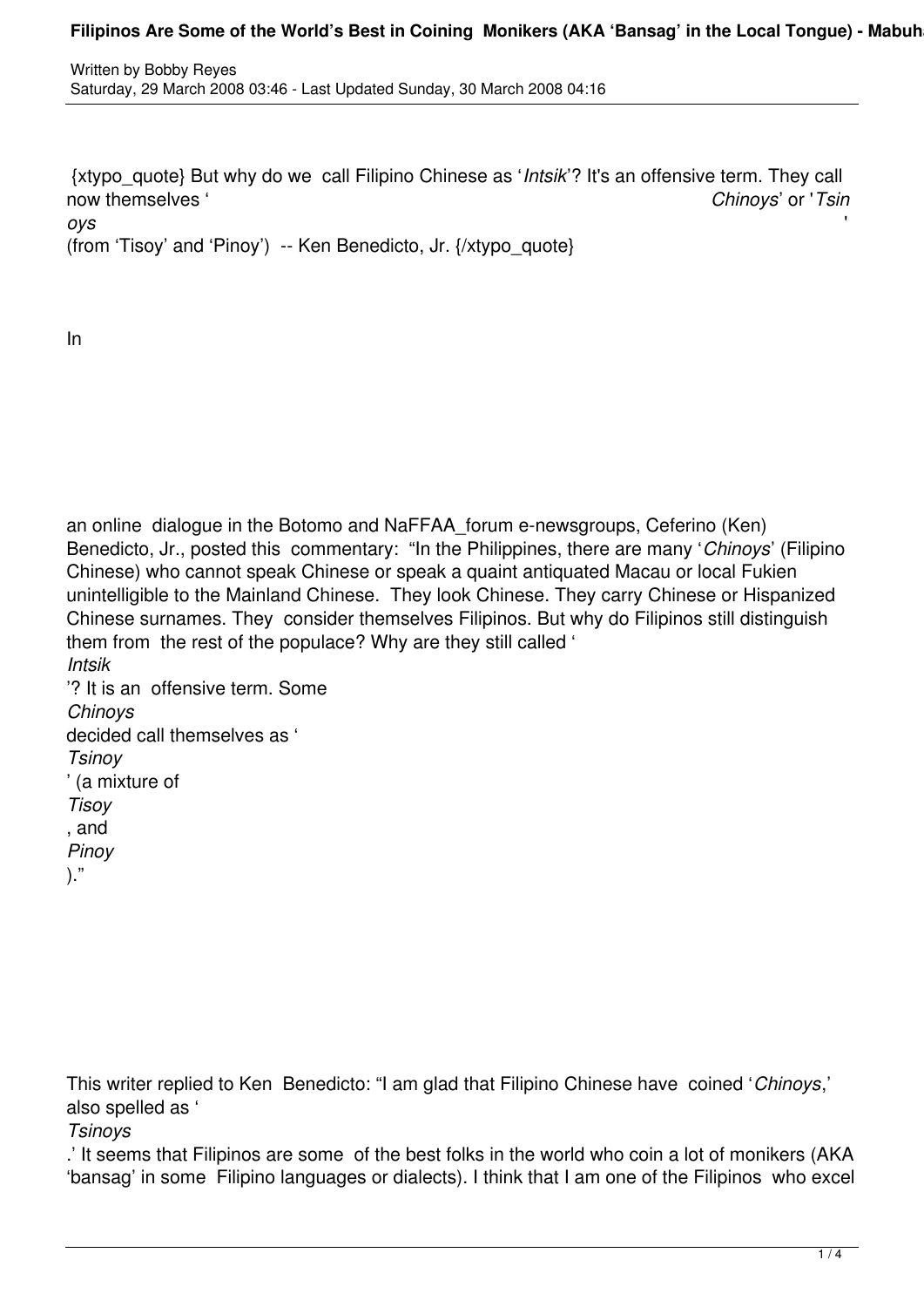## Filipinos Are Some of the World's Best in Coining Monikers (AKA 'Bansag' in the Local Tongue) - Mabuha

Written by Bobby Reyes Saturday, 29 March 2008 03:46 - Last Updated Sunday, 30 March 2008 04:16

(ahem) in coining these monikers. Here goes . . .

QUOTE. Perhaps people will eventually remember me as a writer who coined "HispanoAsian" and "HispanoFilipino"(both without the space), the "MLAs" (Missing Latinos in America) and the "ñ-Filipinos." Aside of course from these three terms, I coined also more Filipino monikers such as the "ABER Filipinos" ("American-born, educated or raised" Filipinos), the "*Hoaxbalahap*" (a Filipino who spreads historical hoaxes) and "

*errorist*

" (an individual who commits a comedy of errors).

I used the "*Hoaxbalahap*" and the "*errorist*" monikers in my word war with some national executive officers (NEOs) of the National Federation of Filipino-American Associations (NaFFAA), aside of course from coming up with " *Na*

*FFAA-ka-sakit, Kuya Eddie*

," the Fil-Am soap opera that I also dubbed the "Corrupt Lives in our Days." Of course, the NaFFAA NEOs got dubbed as the new "McKapili," the "McNanakaw" and even the "McRodis." Why the use of the European "Mc"? Because my fellow writer, Ernie Delfin first called the NaFFAA Gang as belonging to the NATO (No Action, Talk Only). Yes, the NaFFAA NEOs are either European,

*Kanadian* or Japanese in ancestry. *Kanadian* ? ( *Kana dito, kana doon, kana diyan* .) Japanese? Yes, as in " *Lagareng Japon* " (the original moniker of Greg McCabenta). But then one of our readers, Alfred Gilo of Panama City (FL), opined that the NaFFAA NEOs might be also Korean (as in " *Saan ang lagay ko riyan* ?").

The NaFFAA NEOs could not win any online argument; it was really too hard on their part to answer the very-funny use of wit and sarcasm in the Internet debates.

Then there are the NaFFAAgate, the Menorgate, the "*Menor-de-edad*" legal defense and the "Barbarians at the NaFFAAgate." And that the NaFFAA national Board of Directors consists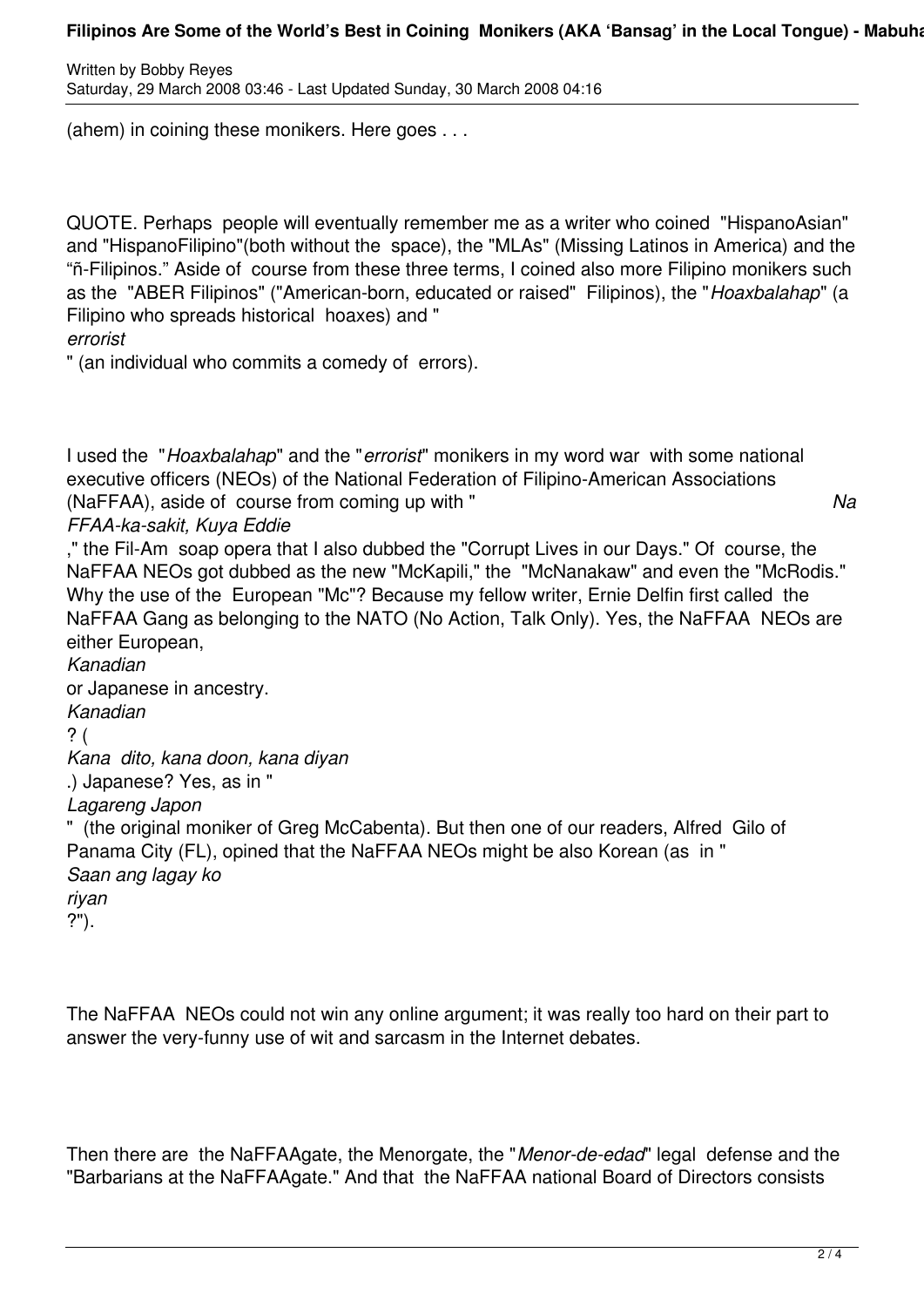actually of many Bored (sic) members? Remember my dubbing Ms. Loida Nicolas-Lewis and seven of the NEOs as "Snow White(wash) and the Seven Dwarfs?" I later called my favorite manay, the "CinderLoida." And her successor as the "coming 'Almageddon'."

Poor NaFFAA NEOs: they could not win any online argument; it was really too hard on their part to answer my very-funny use of wit and sarcasm in our Internet debates.

Editor's Note: To learn the meaning of "Almageddon," please go to What the New Year Is All About . . . Is 2008 &Idquo; Almageddon Time & rdquo; ?

One time, NaFFAA NEO Rodel Rodis called me the Filipino "*BoRat.*" I commented that indeed I was the president of the

*[BORAT](content/view/857/51)*

(Bicolano Organization Rallying Against Thieves). And Atty. Rodis did not use the term again.

Several Filipino-American community leaders in San Jose, CA, used the same tactic in getting back at Atty. Rodis, who called them "crabs" when they reported Mr. Menor to the authorities for alleged criminal conduct. The opponents of Messrs. Menor and Rodis called their group the "Citizens Rebelling Against Bogus Spending" (CRABS). Here is the latest report from the CRABS: The Ben Menor Trial Will Start on May 12th, as No More Postponement Is Seen

On a seri[ous note, perhaps history will record someday that I was the first to use YIMBY, t](content/view/2754/51)he antonym of NIMBY. I have the proof, as I was the first to register the domain name, "yimby.com," which is still in my possession. I used to own the domain names, yimby.net, yimby.org and even yimby.com.uk but I was informed that only yimby.com has some commercial value. So I stopped renewing the other yimby domain-name registrations. I even came up with a "Yimby.com online magazine" until our webmaster, Bill Saunders, died of a heart attack. Then there is the *ATIC* (for accountability, transparency, integrity and credibility). Even Senator Pimentel used the ATIC acronym in several of his e-mail postings.

Then there is the term, "dogmestic violence," which means the violent way of turning dogs into meat for the table. I used the term in several online postings and in July 2007 for this article in the www.mabuhayradio.com that was entitled,

&n[bsp;Michael Vick Can Ne](undefined)ver Be Guilty of "Dogmestic Violence" in the Philippines (As